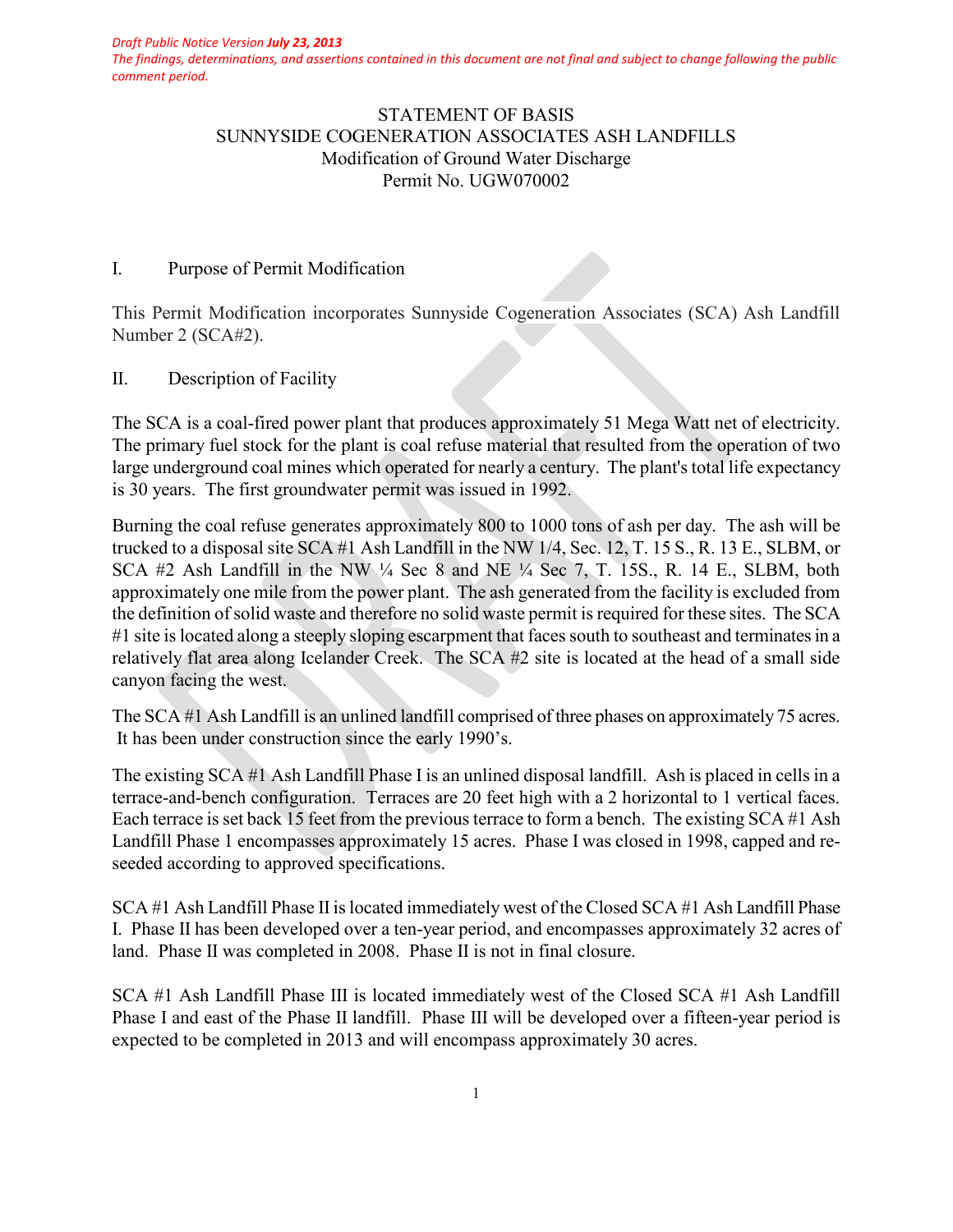*The findings, determinations, and assertions contained in this document are not final and subject to change following the public comment period.*

The SCA#2 Ash Landfill is located approximately one mile to the southeast from the SCA power plant facility and approximately 1.5 miles east of the SCA #1 Ash Landfill. It is proposed to begin construction in 2013 with ash placement in approximately 2015. SCA#2 Ash Landfill will be constructed in a terrace and bench configuration with a footprint of approximately 34 acres, plus surrounding access and drainage facilities. Terraces will be a maximum of 60 feet high with approximately 3 horizontal to 1 vertical faces. Each terrace will be set back 15 feet from the previous terrace to form a bench.

III. Subsurface Conditions

Ground water in the vicinity of the ash landfills is contained in isolated areas of alluvium overlying the relatively impermeable Mancos Shale. The individual areas of alluvium were deposited both from currently active streams such as Icelander Creek, as well as ancient streams and pediment gravels from an earlier cycle of erosion and deposition. Ground water is also contained in weathered Mancos Shale underlying the alluvium. Near the SCA #1 Ash Landfill site ground water issues from ancient pediment gravel at Whitmore Springs, and this flow recharges localized aquifers contained in recent alluvium, colluvium and weathered Mancos shale associated with Icelander Creek. The Mancos Shale contains soluble salts, and in a regional sense there is natural degradation of ground water quality as the water moves from its source in the Book Cliffs and comes into contact with the Mancos Shale. There are no spring sources near the SCA #2 Ash Landfill site and it would appear from the high TDS levels observed in MW-8 that even the shallow groundwater there has been affected by the Mancos Shale.

In the summer of 1994 the monitor well downgradient from the SCA #1 Ash landfill, MW-1, exceeded the permit protection level for total dissolved solids (TDS), and has remained above that level since. This rise in TDS was not seen in Whitmore Springs or the other monitor wells at the site. Subsequent investigations showed that the water from the other sampling points associated with SCA #1 Ash Landfill is similar in chemical composition to composition of MW-1. There is also a buried ridge of Mancos Shale under the alluvium that probably causes a separate ground water flow system west of the landfill that is sampled by MW-1. The chemistry of water in MW-1 is consistent with leaching from native materials at the site rather than from leaching from the ash in the landfill, which shows a different composition of all monitoring points. Because MW-1 is probably not in a location that can directly evaluate impacts from the landfill, the permittee replaced MW-1 with MW-4 in 1997 adjacent to the existing SCA #1 Ash Landfill and MW-7 which is adjacent to sediment pond #017. The permittee is encouraged to voluntarily sample MW-1 even though it is not currently a monitor point, in order to build historical record of water quality in the well. If submitted to DWQ, these analyses shall be entered into the administrative record for this permit.

### IV. Background Water Quality and Ground Water Classification

Background ground water quality is summarized in Tables 1 and 2 of the permit. Table 1 data represents the average of samples taken from Whitmore Spring from October, 1992 through July, 1995, and is very similar to the average composition of water from monitor wells MW-2 and MW-3.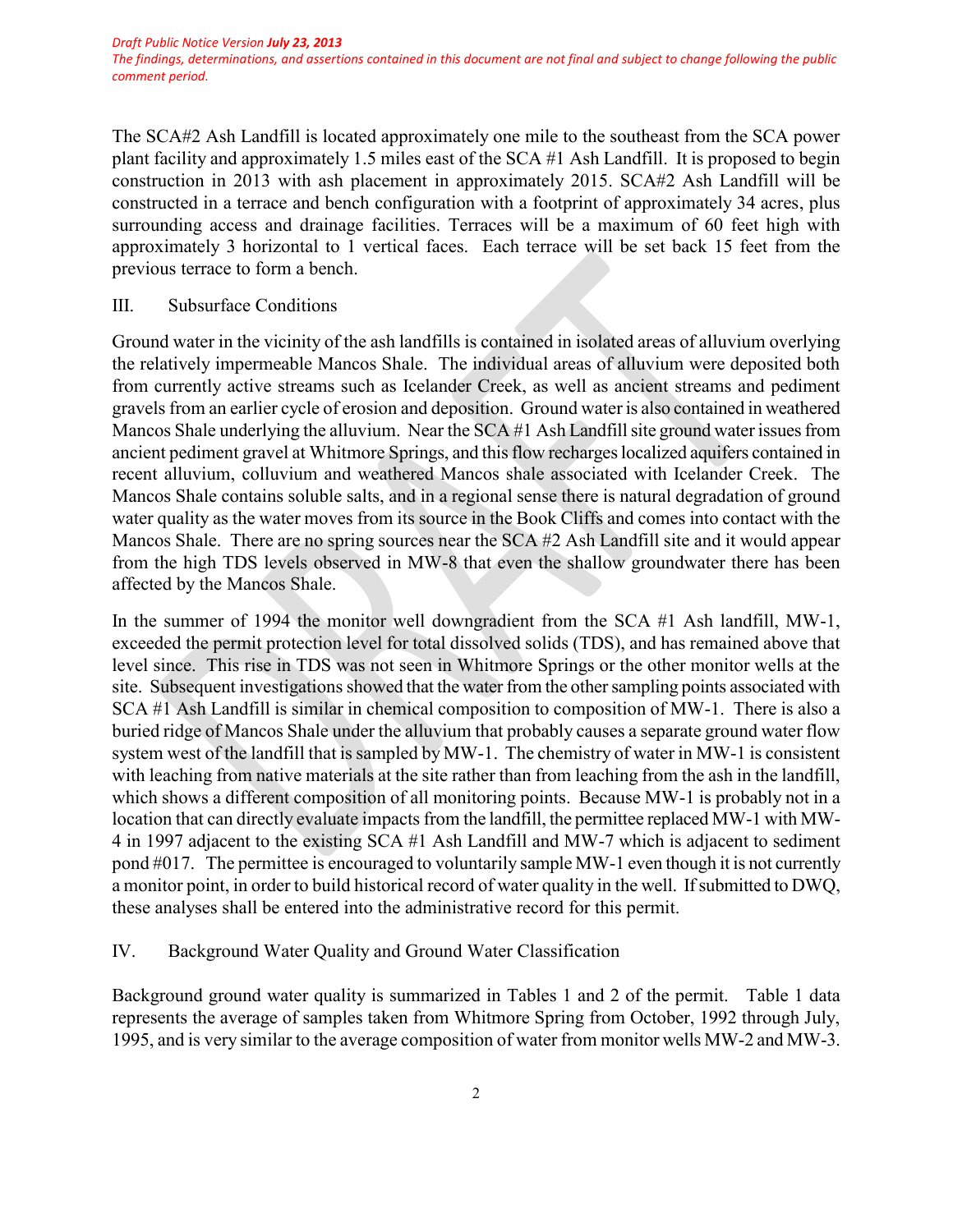#### *Draft Public Notice Version July 23, 2013*

*The findings, determinations, and assertions contained in this document are not final and subject to change following the public comment period.*

Separate background water quality information and protection levels are established for MW- 1, 2, 3 and 4 [Phase I and III] and MW-7 [Phase II]. TDS is higher in the seeps. Table 2 data represents the average of samples taken from MW-8 from January 2012 through January 2013 in preparation for the SCA #2 Ash Landfill construction to begin.

Based on available data, ground water at the SCA #1 Ash Landfill site is Class II. SCA #1 Phase II MW-7 is established under Class III, based upon TDS. Groundwater at the SCA #2 Ash Landfill is Class III based upon TDS and Selenium.

V. Best Available Technology

Prevention of ground water pollution will be accomplished through the operation and final closure of the landfills. Ash is placed in 12-inch lifts and compacted. The landfills are configured into terraces. A 15-foot bench is constructed at the top of each terrace. Drainage from the terraces is routed to the sedimentation basin at the toe of the landfill. A 16-inch vegetative cover soil has been placed and compacted on top of each terrace and outslopes as it is finished. Based on SCA's successful reclamation experience with an effort to improve re-vegetation on the ash landfills, SCA will place a 6 to 8-inch compacted cap plus an 18 to 24-inch native soil cover on the upper terraces of the SCA #1 Ash Landfill Phase III not yet covered. SCA will also apply this reclamation method on the SCA #2 Ash Landfill.

In preparation for the SCA #1 Ash Landfill Phase III, Sand Blanket drains were installed over two identified seasonal seeps to facilitate drainage and to prevent up take by the ash-fill material. One seep is under the Phase III landfill footprint; the other seep is just outside the footprint. These drains consist of sand placed above the seeps with a bentonite dam at the down gradient end. A screened HDPE pipe was placed 4" above the bedrock and serves as the conduit for the seep water. Due to the pozzolanic property of the ash-fill, no synthetic liner will be needed. Any discharge will be diverted to the sediment basin described in the permit.

VI. Ground Water Monitoring

The ash material does not produce leachate that contains any distinct "tracer" parameters that could be used to evaluate a discharge of leachate from the landfill. Analysis of simulated ash leachate shows no parameters in the leachate that are not also present in the ground water at the site. Protection levels have been established for metals that may be associated with ash leachate.

The primary threat to ground water quality from the SCA #1 Ash Landfill is from salts associated with the ash. Under the Ground Water Protection Regulations, TDS may not rise above 125 percent of background in a Class II ground water. At this site there is the possibility for natural variation in the background to exceed TDS protection levels not caused by the landfill. Therefore, exceedence of TDS protection levels will be a cause for out-of-compliance status unless the permitee makes a satisfactory demonstration to the Director shows the rise in TDS is due to circumstances not related to landfill leachate.